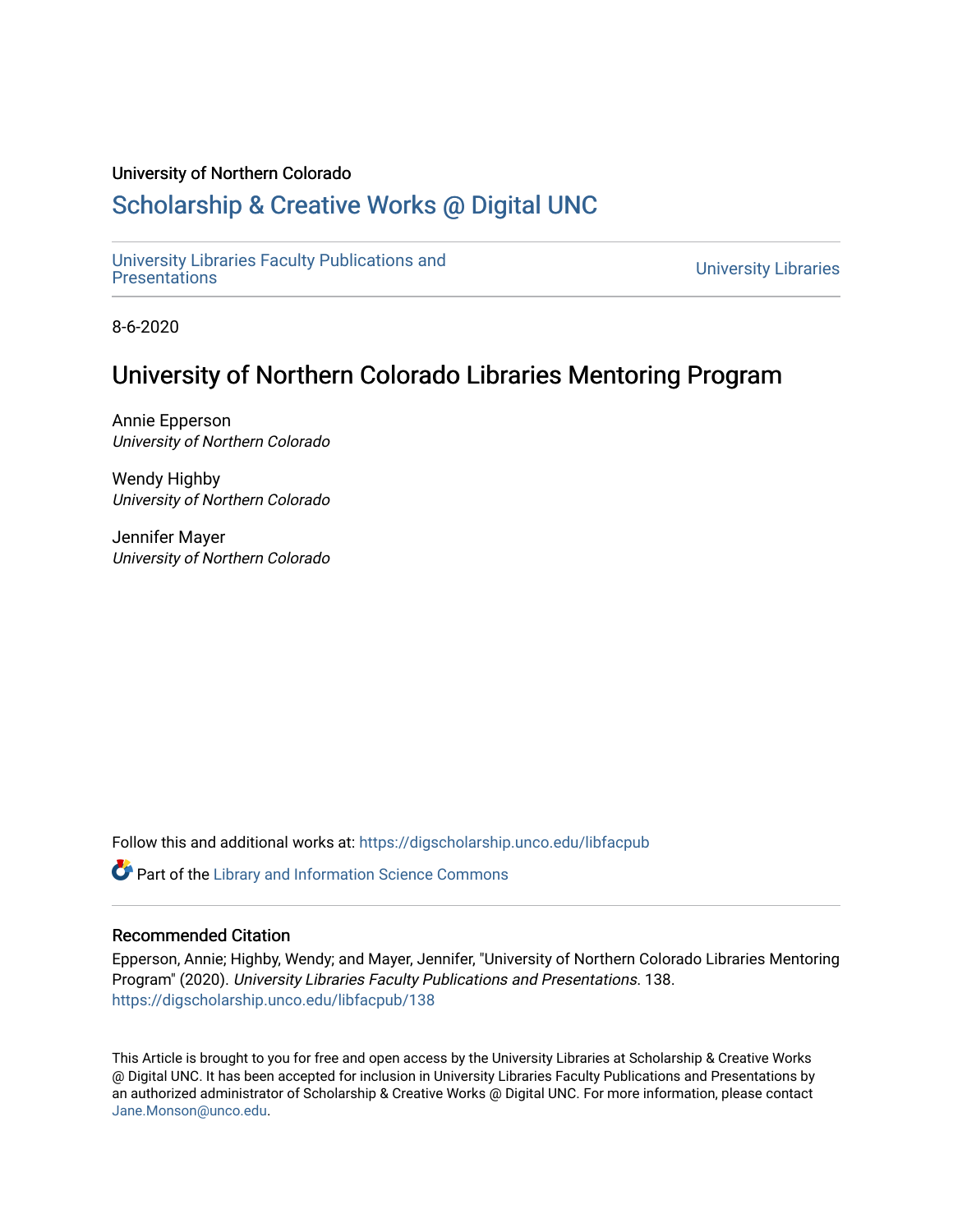## **University of Northern Colorado University Libraries Mentoring Program**

Effective 17 June 2020, rev. 6 August 2020, as approved by the University Libraries Faculty

## **INTRODUCTION**

The University Libraries has a mentoring program in order to assist newly hired librarians to succeed in their careers. Mentors supplement the efforts of supervisors and provide new librarians with a professional relationship that allows for acculturation, encouragement of talent, sharing expertise and connections, promotion of professional growth, and advising during peer reviews.

The mentor program is important to the health of University Libraries as an organization, because it supports new librarians in their development and becoming successful contributors to the University Libraries and to the profession at large. Serving as a mentor formally counts as a University Libraries service activity.

## **PROGRAM OUTCOMES**

The University Libraries are committed to fostering the professional growth of faculty members. The University Libraries mentoring program is one such avenue for this support. The outcomes of the University Libraries mentoring program are:

- To assist and orient newly hired librarians to the workplace culture of University Libraries and the University of Northern Colorado.
- To assist newly hired librarians in understanding the University Libraries faculty evaluation process and to address any related questions or concerns.
- To develop professional connections with individuals across the Libraries and campus.

## **PROGRAM SCOPE**

The University Libraries mentoring program is intended to begin within the first three months of employment and last through the first full peer evaluation cycle. The basic focus of the program is to orient new librarians to the culture of University Libraries and the evaluation and promotion process. However, pairs may wish to discuss wider university and professional topics as they see fit.

## **PROGRAM ADMINSTRATION**

## **Eligibility/Criteria to Participate**

All new members of the University Libraries Faculty are eligible to be paired with a mentor. Faculty include lecturers, interim faculty, resident librarians, contract renewable and tenure track faculty members. Assistant and associate ranks are eligible.

Those faculty members with at least three years of experience at University Libraries and measurable progress towards tenure or promotion, or tenured, are eligible to serve as mentor.

## **Process for Selection of Mentor Pairs**

**Time is of the Essence**: Matching of the mentor and mentee should be accomplished promptly following the general orientation of the new employee to job expectations and the campus by their supervisor.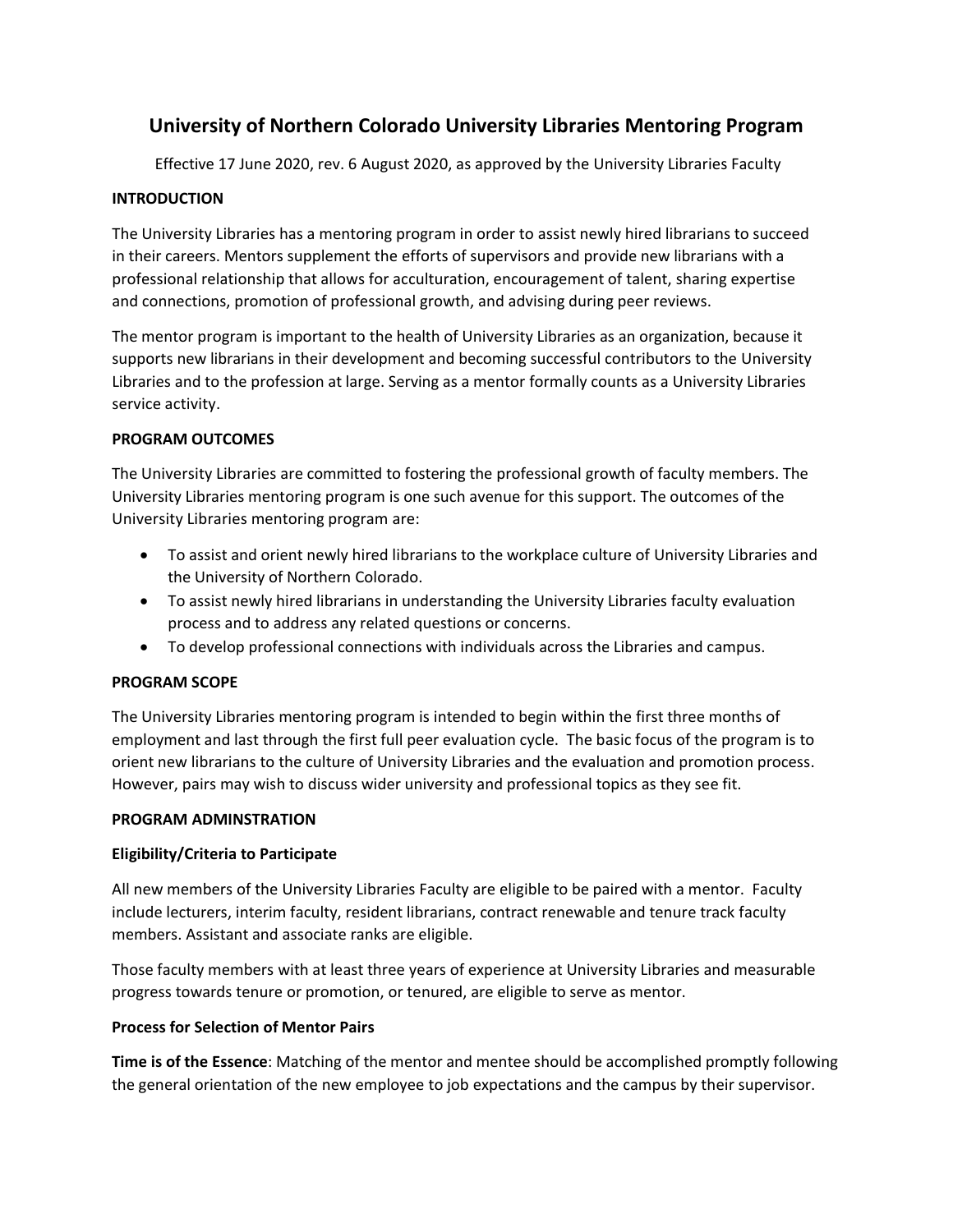"Promptly" means the pairing and initial mentor-mentee meeting should take place between one to three months after the arrival of the mentee to campus.

**Pairing Process**: Planning for the match begins upon hiring of the new employee. The supervisor emails the pairing questionnaires to the new hire and all eligible Libraries faculty (Appendix A and Faculty SharePoint site). The supervisor considers the new hire's background and career path, gathers responses to mentor-mentee pairing questionnaire, analyzes characteristics of the available pool of mentors, and meets with the mentee to discuss a short list of possible mentors. If the mentee desires, the supervisor initiates the first meeting with one or more of the individuals on the short list in order to help finalize the pair. Individuals may use the initial questionnaire responses to guide these informal interviews. The mentee makes their selection and contacts their mentor of choice. A dyad is established by mutual agreement between the mentor and mentee, and is communicated to the supervisor by the mentor via email. The mentor later communicates with the mentee's supervisor to address scope, anticipated time period, specific goals, etc.

**Roles:** The following parties will have input into the pairing decision: the mentee, the mentor, and the mentee's supervisor (these parties are listed in the order of their precedence). Their role during the pairing process is to honestly assess, intuit, and share with one another their estimation of the viability and effectiveness of the pairing. The satisfaction of the mentee is paramount, the mentor's secondary. It is the added role of the mentee's supervisor to consider the goals of the organization and build a short list of potential mentors. Inter-departmental (cross-department) pairings are not required but are preferable to intra-departmental (within the same department) pairings because of the benefits of cross-pollination. These more departmentally disparate partnerships avoid overlaps with departmental training, possible conflicts of interest, and unnecessary complications of supervisor/supervisee relationship. Eligible faculty are encouraged to volunteer to be a mentor; motivated participants are ideal.

**Administration**: Oversight of this program is minimal. ABEC administers the evaluative component of the program. The role of University Libraries Administration shall be advisory in nature. They will be kept informed of partnership formations and dissolutions. Any general concerns about the mentoring program shall be brought forward in the Faculty Meetings for discussion. Any specific concerns should be resolved between the three parties (mentee, mentor, and mentee's supervisor). In the event of an inability of the three parties to reach consensus, University Libraries Administration may be consulted for guidance.

**Changes, Collegiality and Compatibility**: It is the ethos of University Libraries Faculty to exhibit collegiality and congeniality, and to communicate and behave with civility. That said, not all faculty members are compatible. Collegiality does not guarantee compatibility. It is the mentee's prerogative to decline the supervisor's suggestion of a mentor and request another. Likewise, after their initial exploratory meeting, the mentee and the mentor shall have the opportunity to decline the match if it is not satisfactory. All three parties are strongly advised to consider the first meeting to be exploratory, with the ultimate goal being the most fruitful match, and not necessarily this particular match. Recognition that a partnership does not "click" is something that should not be ignored. The ability to recognize this and request a different pairing should not be taken as a negative, but should be regarded as a successful acknowledgement or intuition. It is important that there be positive chemistry between the mentor and mentee. Dropping out of the mentoring program entirely is discouraged. Instead,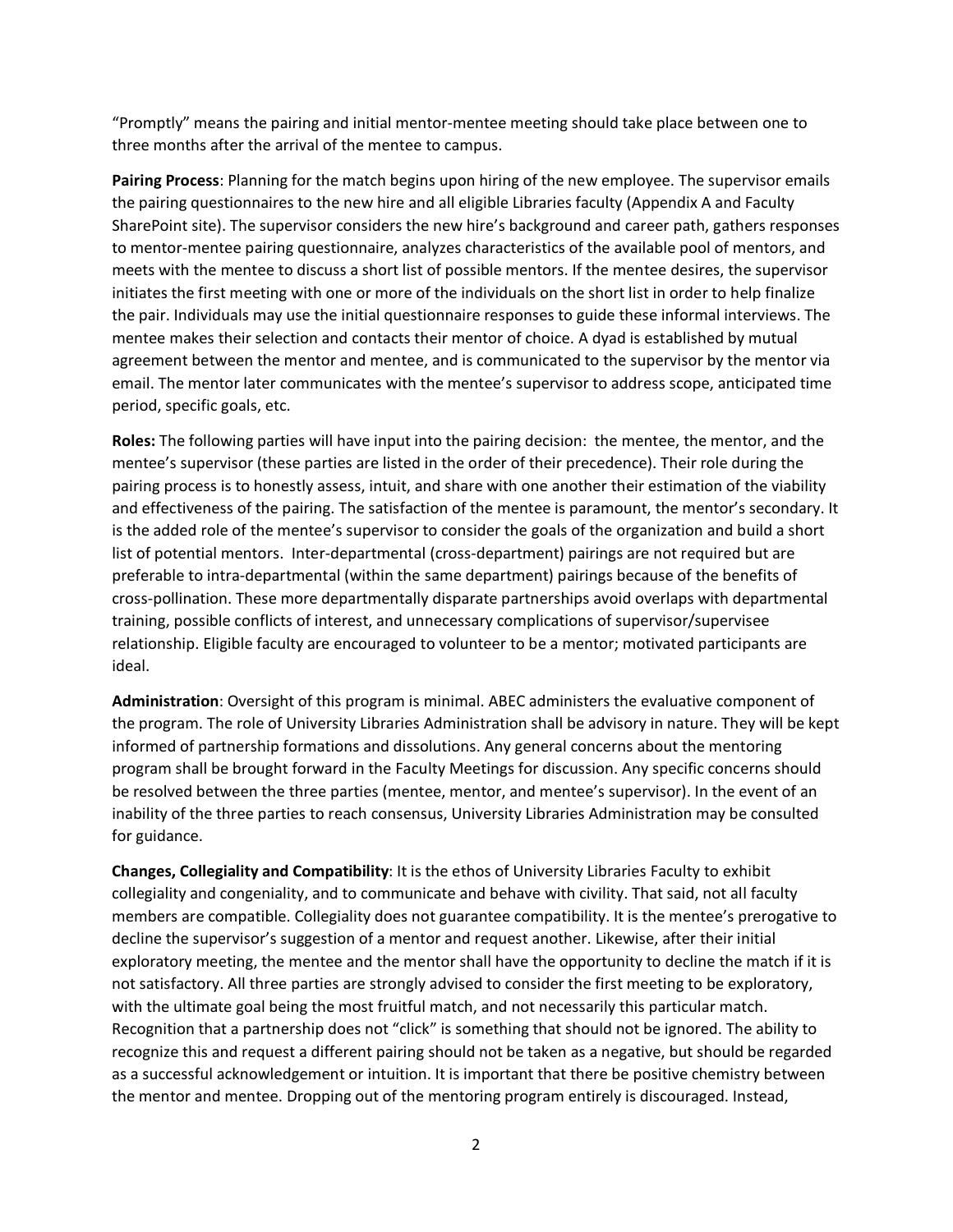changing one's partner is encouraged in a timely manner. Likewise, a mentor may decline a match for reasons such as conflict of interest or lack of expertise in an area crucial to the mentee. If you have questions during any phase of the mentoring program about the mentoring program, contact your supervisor.

**Transparency and Confidentiality**: Once a dyad is established, their match will be announced by the supervisor in the next faculty meeting. In the cases the supervisor is an administrator, they will be invited to the faculty meeting. This public announcement makes the transaction transparent and acknowledges and recognizes that it is important service in University Libraries. That said, while the existence of the mentorship is transparent, it is crucial that the mentor and mentee honor the privacy of their partner and that they have a clear agreement between one another of what they deem confidential, and that this be expressed with clarity throughout the term of their relationship.

**Duration of the Mentor/Mentee Relationship**: The minimum duration of the relationship shall be one full evaluation period. Thus, each relationship will span more than one year (from 1-3 months after date of hire to the end of the first full evaluation period) and many will approach two years. (For example, if hired on December 15 of 2020, but not matched until March 15, 2021, the first full evaluation period would end December 30, 2022). At this point, assessment is completed and the formal dyad dissolves but productive relationships are encouraged to continue.

## **PROGRAM BENEFITS**

Potential Benefits for mentees include, but are not limited to:

- Learning of University Libraries culture
- Receiving support during the first-year evaluation process
- Having a sounding board for research and scholarship endeavors (reviewing draft proposals and manuscripts, etc.)
- Improving personal job satisfaction and a connection to University Libraries
- Learning a new point of view and professional perspective

Potential Benefits for mentors include, but are not limited to:

- Building professional relationships with new colleagues
- Increasing personal satisfaction in helping to develop new talent
- Continuing the cycle of support within the organization
- Exposing the mentor to new perspectives and trends in the profession
- Serving as a mentor is recognized in the evaluation process as service to the University Libraries.

Potential Benefits for the University Libraries include, but are not limited to:

- Helping new librarians integrate into University Libraries culture and enhance their productivity
- Improving communication of University Libraries policies and procedures
- Reducing faculty turnover
- Providing an overall contribution to the effectiveness of the University Libraries as an organization and of the University Libraries faculty
- Demonstrating the University Libraries commitment to encouraging faculty success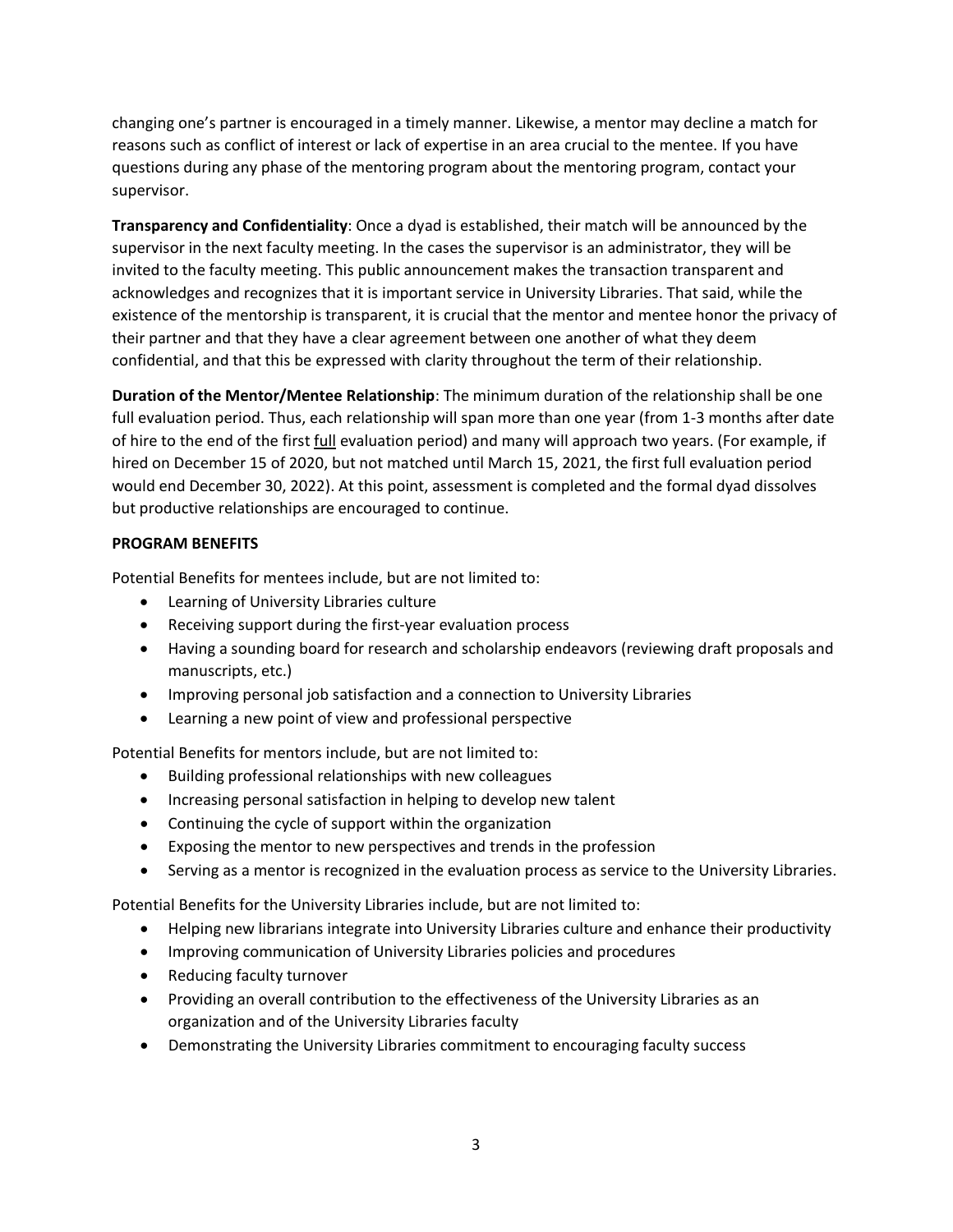#### **MENTEE ROLES**

- Come prepared to engage with and ask questions of your mentor
- Strive to achieve professional growth
- Be open to feedback and advice from a mentor
- Be honest with your mentor
- Take responsibility for their learning and advancement
- Successfully work toward promotion and progression in your University Libraries position and in your career

## **MENTOR ROLES & GOALS**

Expectations of the mentoring role include:

#### **Leadership: take the lead**

How: Initiate contact with the mentee, scheduling of the first meeting, and setting up of a regular, sustainable schedule of meetings

#### **Positivity: set a positive tone**

How: Praise the mentee for efforts and perseverance; Leverage mentee's talents and strengths (potentially utilize Strengthsquest or other assessment)

#### **Create a productive relationship: seek tangible results, encourage accountability**

How: Set SMART (Smart, Measurable, Attainable, Relevant, Time-Based) objectives for mentee

## **Don't expect to know it all; if a mentee needs some resources outside of the mentor's expertise, make referrals**

How: Outsource some tasks (e.g., referral to a colleague, consult outside expertise, recommend a book on the subject—bibliotherapy!)

Expectation of the mentoring goals include:

#### **Evaluation Process**

- Minimum level required: Guide mentee through Annual/Biennia Evaluation Committee (ABEC) /Peer Evaluation/Tenure & Promotion process (explain what it means to meet or exceed expectations in librarianship, scholarship, and service; how to promote yourself in your dossier management software like Digital Measures).
- Expansive level: Getting started in research and writing, building a body of work; single authorship versus co-authoring; IRB process; repurposing/repackaging research; writing style; methodology

## **Acculturation**

• Minimum level required: Acculturate mentee to University Libraries subculture and UNC campus subculture: must I attend extracurricular events? or what does collegiality mean at the University Libraries?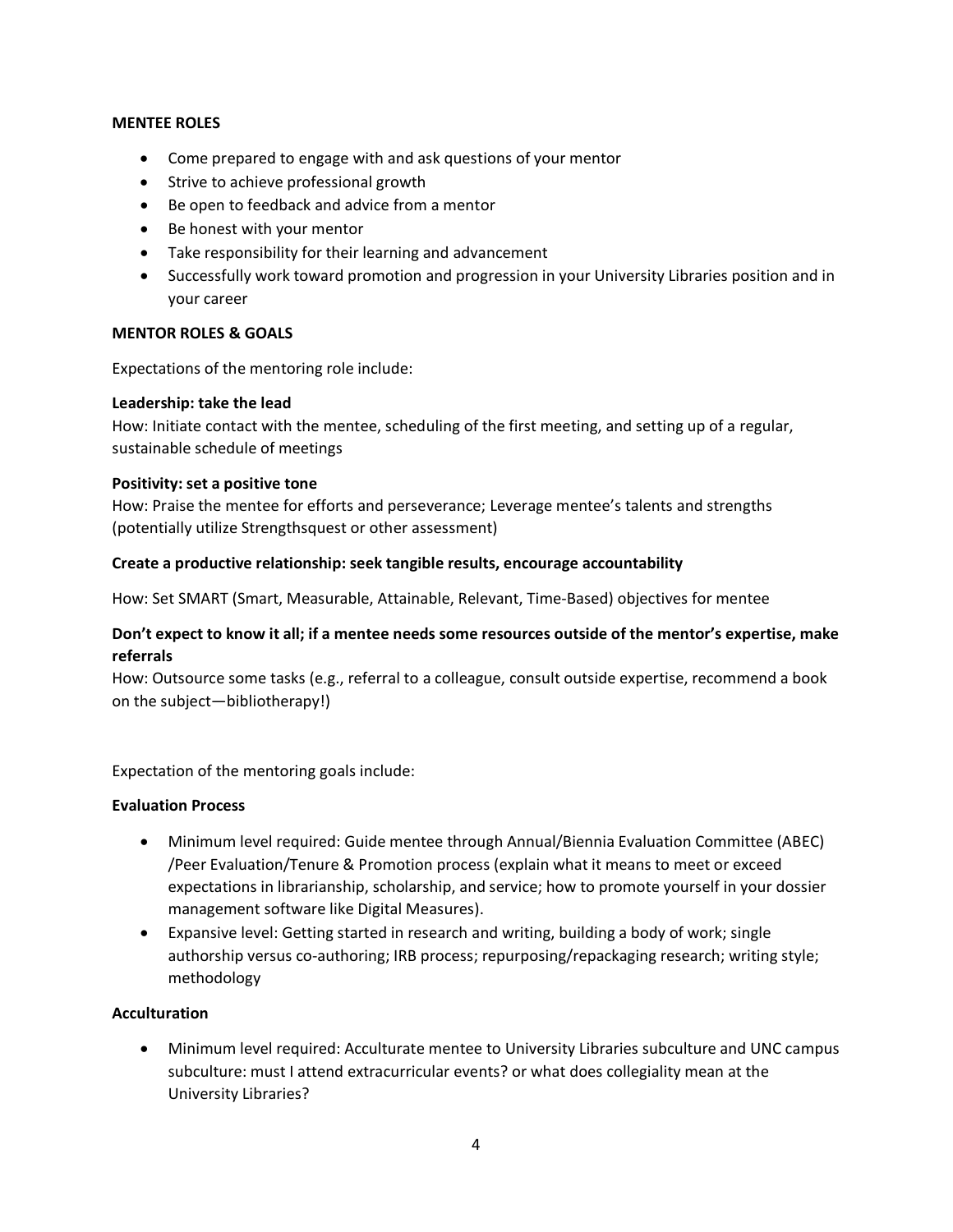• Expansive level: Acculturate mentee to subcultures of: Greeley community, librarianship, academia, etc.; For example, why join AAUP; why you should know about Tabor and State of Colorado support of higher ed; town-gown issues; the benefits of ALA/ACRL membership (or other organizations such as MPLA and CAL)

## **Other Considerations**

Negotiate scope of mentorship as you go along; the sky is the limit, but remember, your objectives must be SMART. Other topics may include: overview of service and professional development opportunities; introduction to colleagues and VIPs in and out of the University Libraries as appropriate. Sounding board for questions, complaints, and accomplishments.

## **What a Mentor Is Not:**

- A psychologist: mention to mentee the Employee Assistance Program (EAP)in the event they share that they are experiencing psychological stress
- A mentee: while you will learn a lot from your mentee, this relationship is about their career, not about yours
- An ombudsperson or referee: do not get embroiled in disagreements
- you cannot make everything fair
- Omniscient: admit when you don't know the answer and refer to someone who does
- Infallible: admit when you make a mistake, apologize, and share constructive stories of your failures as well as your successes
- Complaint taker or gossip monger: sometimes people need to vent, but as often is appropriate, steer toward (and model) direct communication and solution-oriented behavior
- Solely responsible for the career success or failure of the mentee

## **PROGRAM ASSESSMENT**

The success of the program will be measured using data collected at the conclusion of each dyad as part of a five-year review of the mentoring program. It is not intended to measure the competence of the participants. The data will be de-identified and all efforts will be made to protect confidentiality.

The assessment process is set in motion with an email from the mentor to the mentee's supervisor when the dyad is determined, stating scope, anticipated time period, specific goals, etc.

Each mentor/mentee dyad will respond separately to a series of survey questions addressing elements of the pairing, with an emphasis on the outcomes expressed in this document and those goals that the dyad had established at the outset of the pairing. The chair of ABEC will administer the survey each year.

At the conclusion of the dyad experience, participants will evaluate the program through a survey that includes:

- Whether specific goals had been met
- How well the scope and guidance materials had met the needs of the dyad/mentee; a follow up question could ask how the guidelines (checklist) could be improved
- What was the intended frequency of meetings and how well did that meet your needs?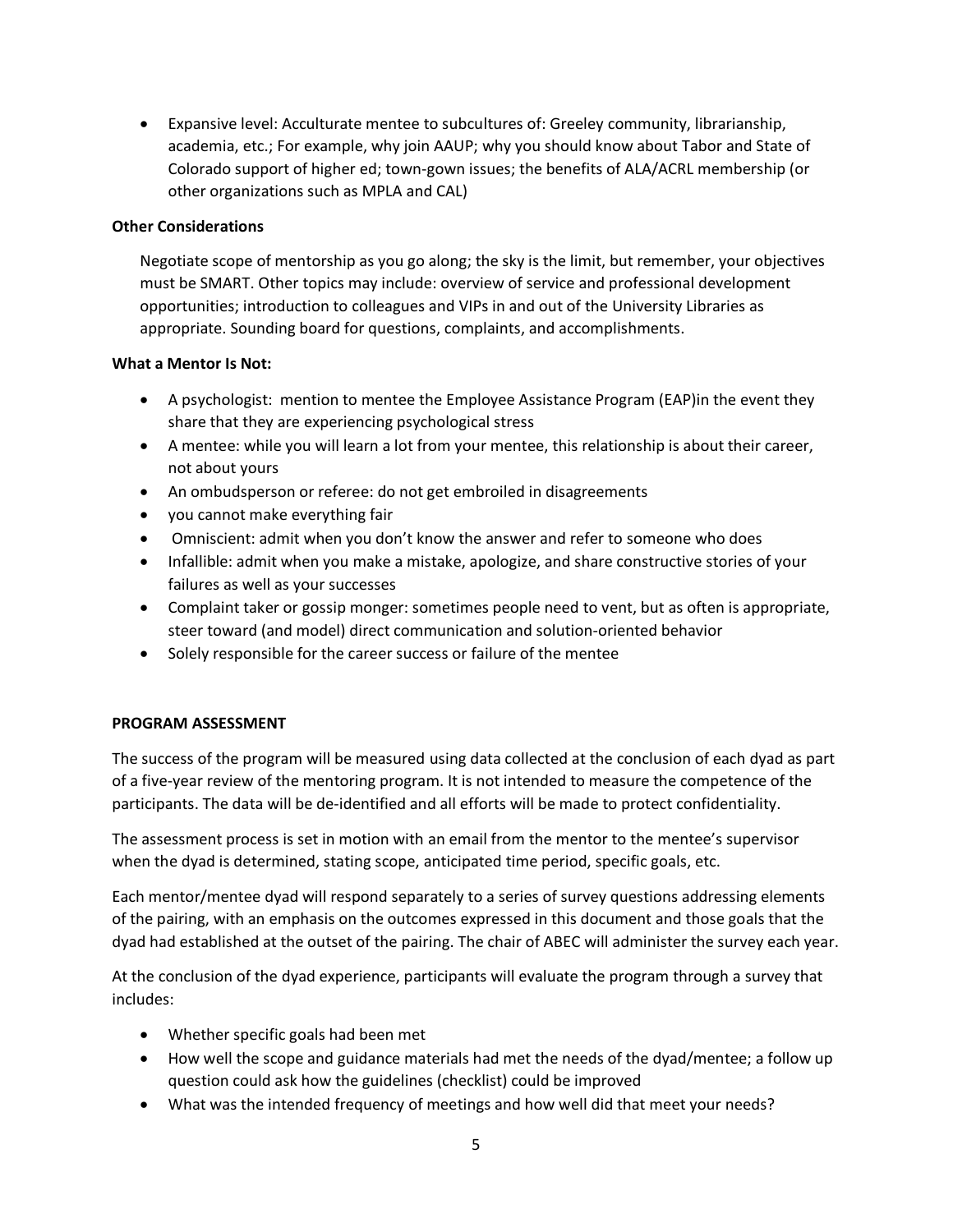- Whether they believe the relationship will continue as a less-formal mentoring situation.
- Was the time-frame for the duration of the relationship decided upon adequate?

We recommend that a team be convened in 2025 to review this plan, including what data has been collected from dyads over the years, to determine whether the mentoring plan needs to be revised and updated to meet new organizational circumstances and expectations.

Appendix A Questionnaire for the Initial Mentor-Mentee Meeting

Appendix B Mentoring Program Pairs Discussion Prompts

Appendix C Mentoring Bibliography



Annie Epperson, Wendy Highby, Jen Mayer, University of Northern Colorado University Libraries, 6.8.20 rev.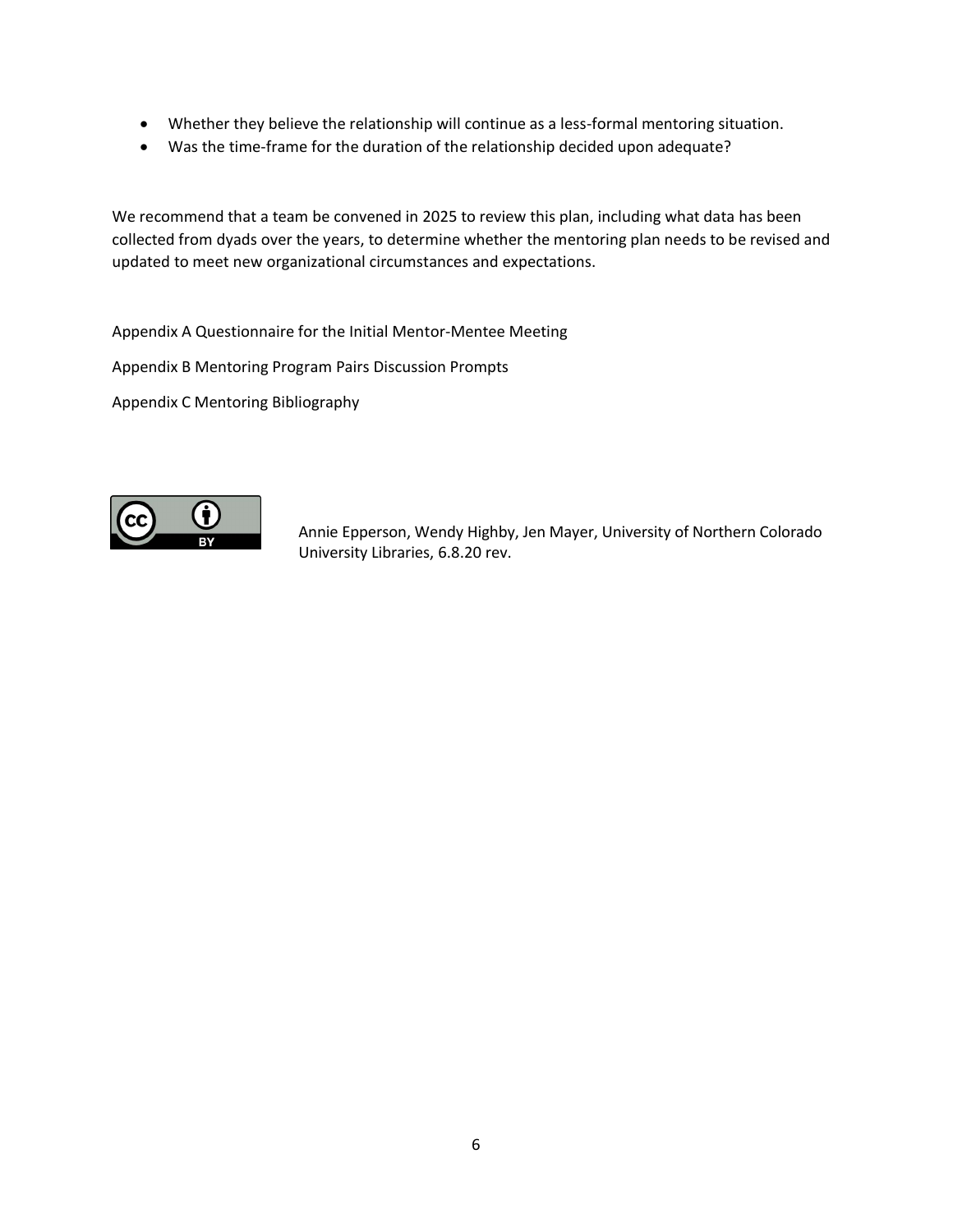## Appendix A

## **Questionnaire for the Initial Mentor-Mentee Pairing Process**

## University Libraries Faculty Mentoring Program **Mentee Questionnaire**

Name:

Supervisor:

Briefly describe your research interests:

Briefly describe your service interests:

What are your strengths?

In what areas do you want to grow?

Do you have any specific ideas about what you'd like to gain from a mentoring relationship?

Are there any areas of expertise that you'd like to see in your mentor?

Is there a specific person you'd like to request? If yes, please explain why you'd prefer this person.

Is there anyone with whom you feel you could not have a productive and/or meaningful mentor/mentee relationship? If yes, please explain why.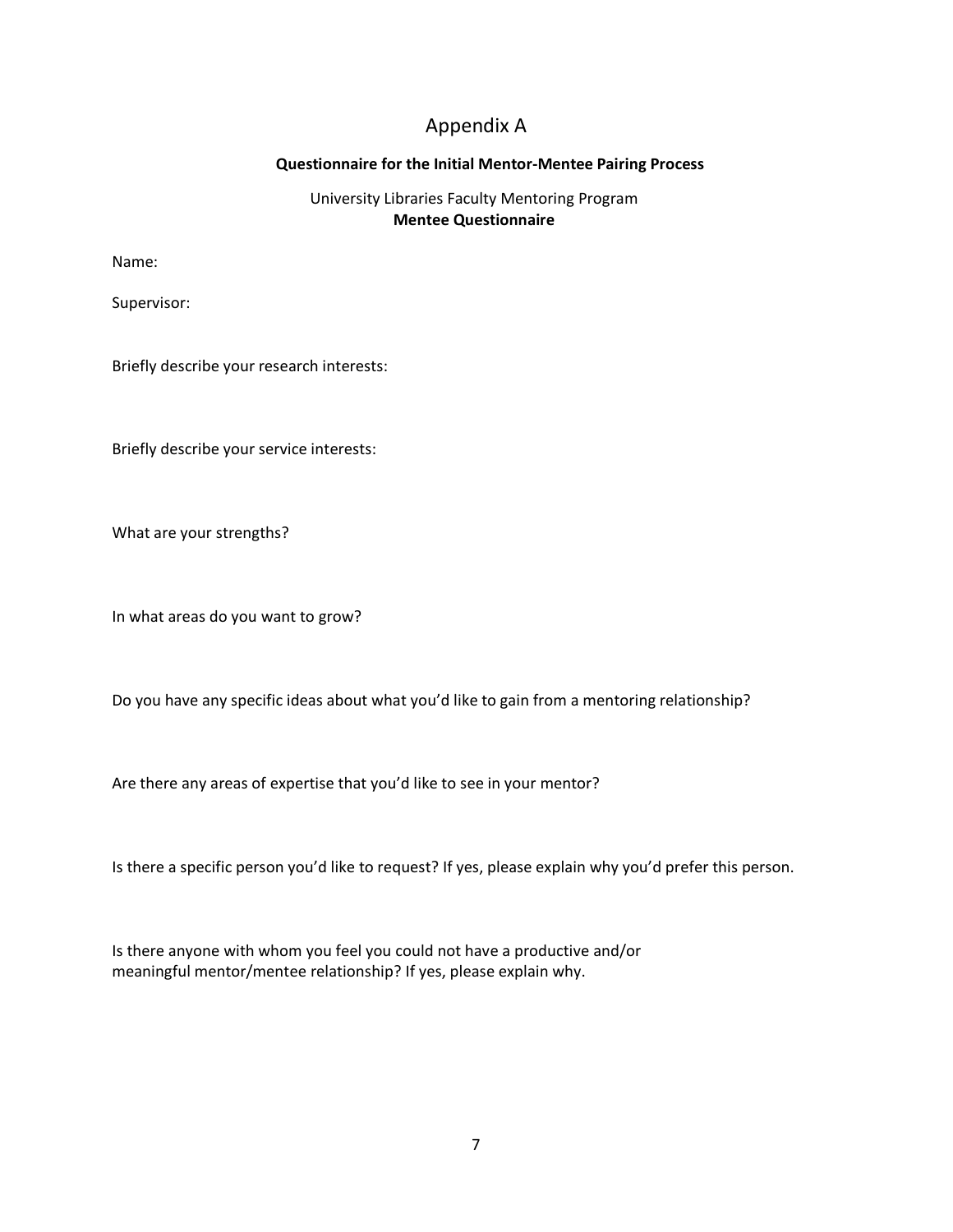## University Libraries Faculty Mentoring Program **Mentor Questionnaire**

Name:

Briefly describe your research and service interests and areas of expertise:

What are your strengths?

Briefly describe any areas in which you lack expertise or experience but that you have been pursuing recently, and/or in which you would like to grow:

Do you have specific ideas of how a formal mentoring relationship might work best for you?

Do you have experience in a mentoring relationship as either the mentor or the mentee? If yes, briefly describe the experience:

Is there anyone with whom you could not have a productive and/or meaningful mentor/mentee relationship? If yes, please explain why.

A consistent investment of time and energy is required of participants in this program, and mentoring counts toward University Libraries service. Are you able to make such a commitment?

WH 5/12/2020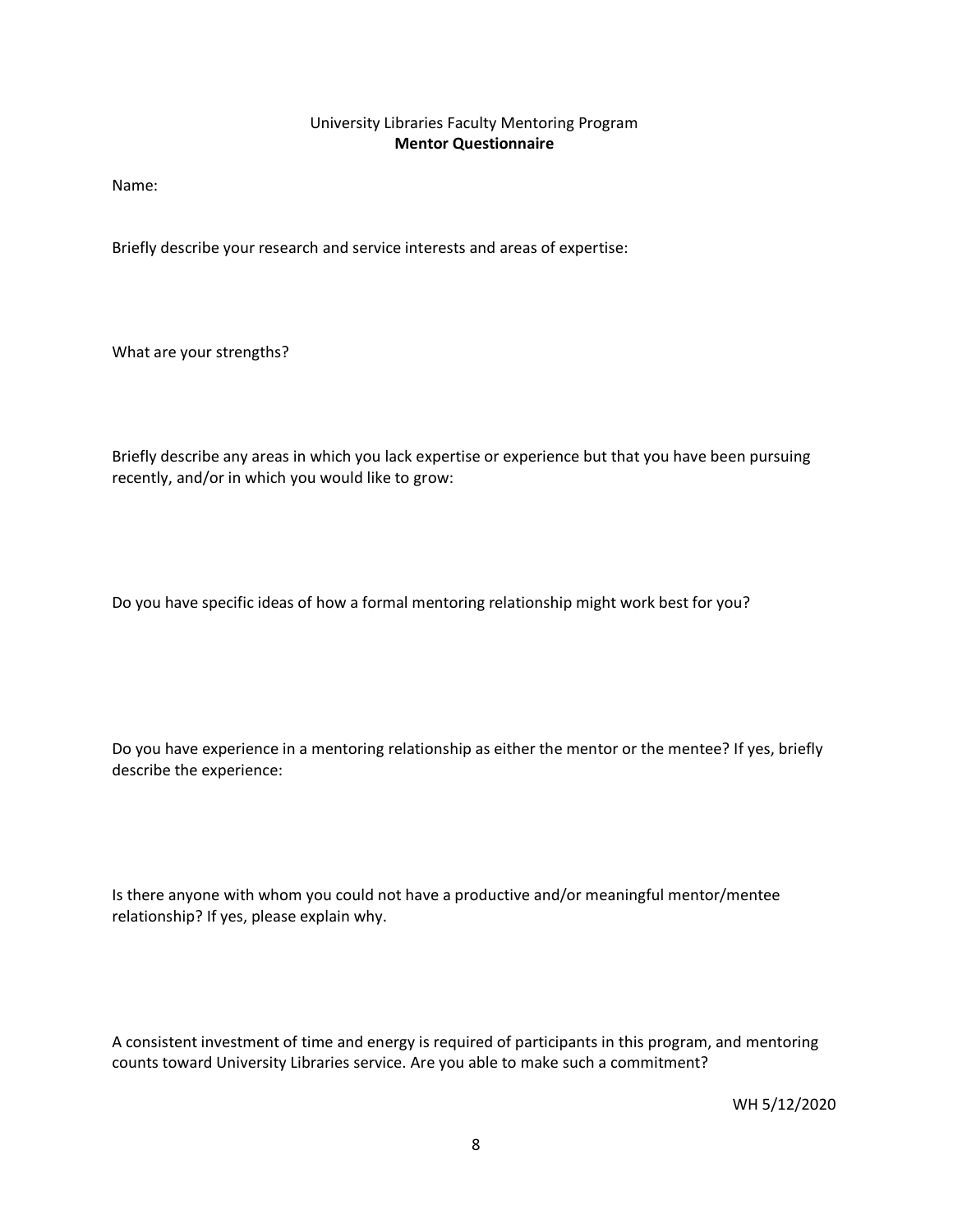# Appendix B

## **Mentoring Program Pairs Discussion Prompts**

How mentors and mentees interact is up to the members of the dyad. Here are some suggestions to get started.

## **Potential prompts for mentors working with mentees:**

Shall I set up a regular meeting on our calendars?

What questions do you have for me about UNC Libraries and UNC?

What questions do you have for me about local policies, procedures, and culture or other professional matters?

What questions do you have about annual/biennial review and comprehensive review process, peer review, writing comments, etc.

Let's brainstorm opportunities for contributing to the profession.

Here is my advice on networking, and here are a few names you could contact.

How do you describe yourself as a professional?

What are your career goals?

What do you see as the next point on your career trajectory?

What obstacles, barriers or challenges are you facing, if any?

What are your research interests? How do you plan to move forward with those interests and how can I help?

What types of professional development are you interested in? What new skills would you like to learn?

Who have you already talked to for support?

Who do you wish you could meet in the University Libraries, on campus, or any field?

What makes you really excited or proud about your work?

What workplace concerns do you have?

What steps are you taking to get to your next point?

If you could wave a magic wand, what would you want to happen next in your career?

## **Potential prompts for mentees to ask mentors:**

Are you willing to review my T&P narrative, CV, research plan, draft manuscript, etc.? How did you develop your research agenda?

How did you get involved in library, university, and national service opportunities? How did you select your service roles?

How do you balance your workload?

How have your moved forward in your career?

How do you describe yourself as a professional?

How did you overcome any obstacles, barriers or challenges to get to where you are now in your career? What's a mistake you made at work? What happened next?

Did you ever get stuck in your career or in a job you didn't like? What did you do about it? Who helped you in your career, and how?

Adapted from CALCON 2019 Speed Mentoring Session jm 4.15.20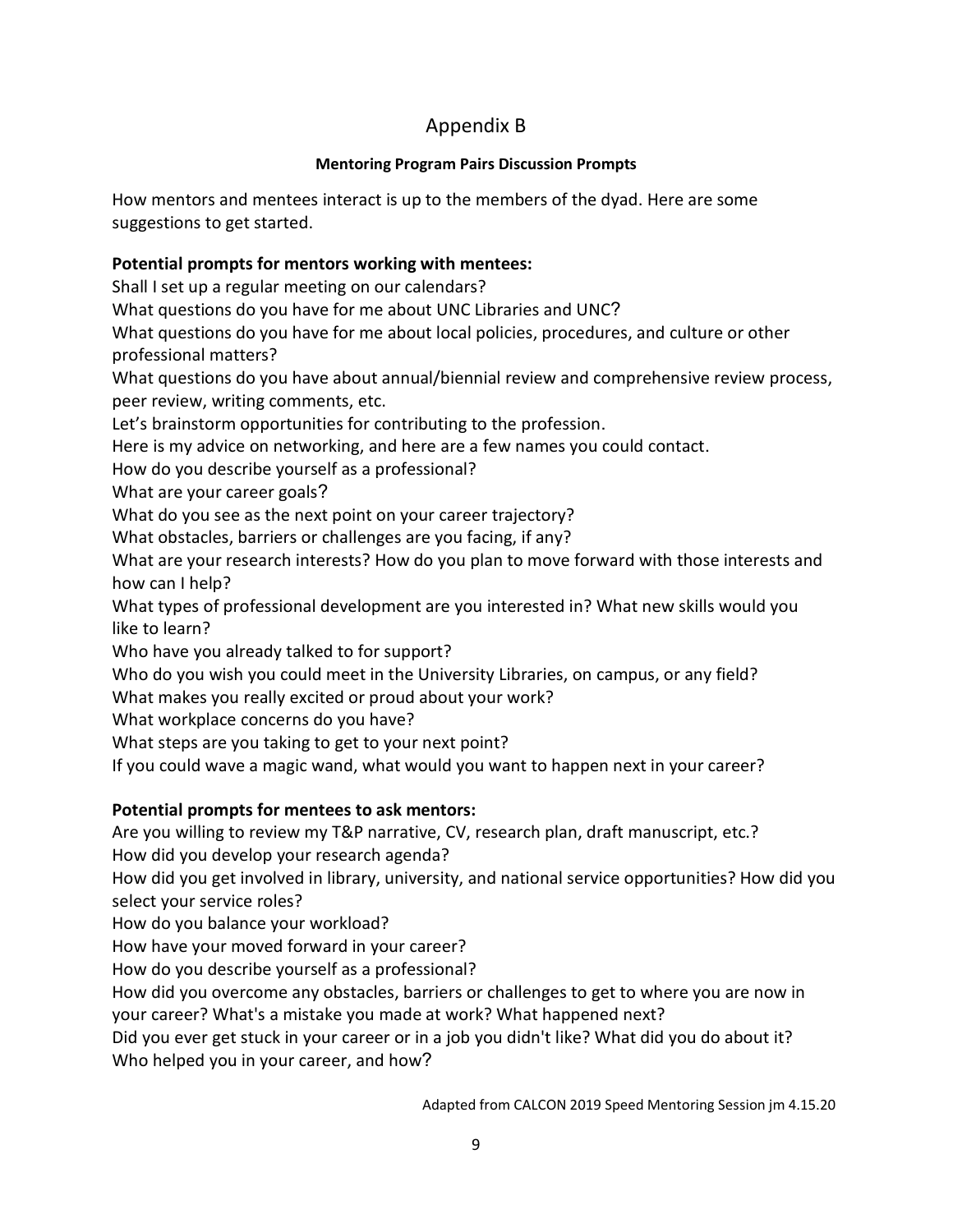# Appendix C

## **Mentoring in Libraries: Annotated Bibliography**

Baker, Vicki L. and Aimee LaPointe Turosky. "Early Career Faculty Mentoring: Career Cycles, Learning and Support." In *Sage Handbook of Mentoring*, 421-433, edited by David A. Clutterbuck, Thousand Oaks, CA: Sage, 2017. Retrieved from [http://dx.doi.org.unco.idm.oclc.org/10.4135/9781526402011.n26.](http://dx.doi.org.unco.idm.oclc.org/10.4135/9781526402011.n26) Baker and Turosky apply a developmental theory of mentoring to early career professors in academia. They use the "career stage model" to discuss best practices and most effective approaches toward faculty mentoring. The stages are (1) exploration (typically graduate school level); (2) trial (first three years of professional employment); (3) establishment (at/after mid-tenure), and (4) mastery (associate level). An extensive bibliography is included. Read this chapter to gain an understanding of the typical academic career trajectory and for suggestions on how to customize the mentoring experience to match the mentee's developmental phase.

Burke, John J. and Beth E. Tumbleson. "Mentoring in Academic Libraries." *Library Leadership & Management* 33, 4(2019): 1-19. Retrieved

from: [http://dspace.lib.muohio.edu:8080/xmlui/handle/2374.MIA/6611.](http://dspace.lib.muohio.edu:8080/xmlui/handle/2374.MIA/6611) This article presents the results of a survey of 514 librarians. The authors include mentoring best practices listed side-by-side in a chart featuring logistics and characteristics (for example, the first logistic is "assess the experience," with the characteristics of "clarity and kindness" at the top of the list). The article an interesting amalgam of feeling and empiricism, a paean to mentoring.

Clutterbuck, David A. and David Megginson, "Working with Goals in Mentoring." In *Sage Handbook of Mentoring*, 169-184, edited by David A. Clutterbuck, Thousand Oaks, CA: Sage, 2017. Retrieved from [http://dx.doi.org/10.4135/9781526402011.n11.](http://dx.doi.org/10.4135/9781526402011.n11) Authors Clutterbuck and Megginson offer a thoughtful alternative to the ubiquitous SMART goals [recommended herein]. They situate goal-setting in the process of change, seeing it as non-linear and sometimes unpredictable. Deliberately subverting the linear model, these scholars take a systemic approach which assumes that "goals are messy (unfixed or abstract) and evolutionary (adaptive to internal and external change)." If you agree with the truism that life is what happens while you are making plans, you will appreciate this chapter.

## Doolittle, Elizabeth M. et al. "Creating a Culture of Mentoring @ Your Library." *The Southeastern Librarian* 57, 1(2009): 29-38. Retrieved

from <https://digitalcommons.kennesaw.edu/seln/vol57/iss1/7>: This piece addresses the cultural, psycho-social, socio-political impacts of a mentoring program. It considers the organizational context as well as the individual. This six-page article, a quick read, does an efficient job of condensing and covering potentially complicated topics—recommended as a timesaver.

Harker, Karen, Erin O'Toole, Setareh Keshmiripour, Marcia McIntosh and Catherine Sassen. "Mixed-Methods Assessment of a Mentoring Program." *Journal of Library Administration*, 59 (2019): 873-902. Retrieved from: [https://doi.org/10.1080/01930826.2019.1661745.](https://doi.org/10.1080/01930826.2019.1661745) These researchers conducted a casestudy of the assessment of a formal mentoring program at a large academic library at the University of North Texas in Denton. They found that the "continuous cycle of mixed methods assessment contributes to the success of a mentoring program." If you are interested in mentoring and assessment methods and instruments, this is the article for you.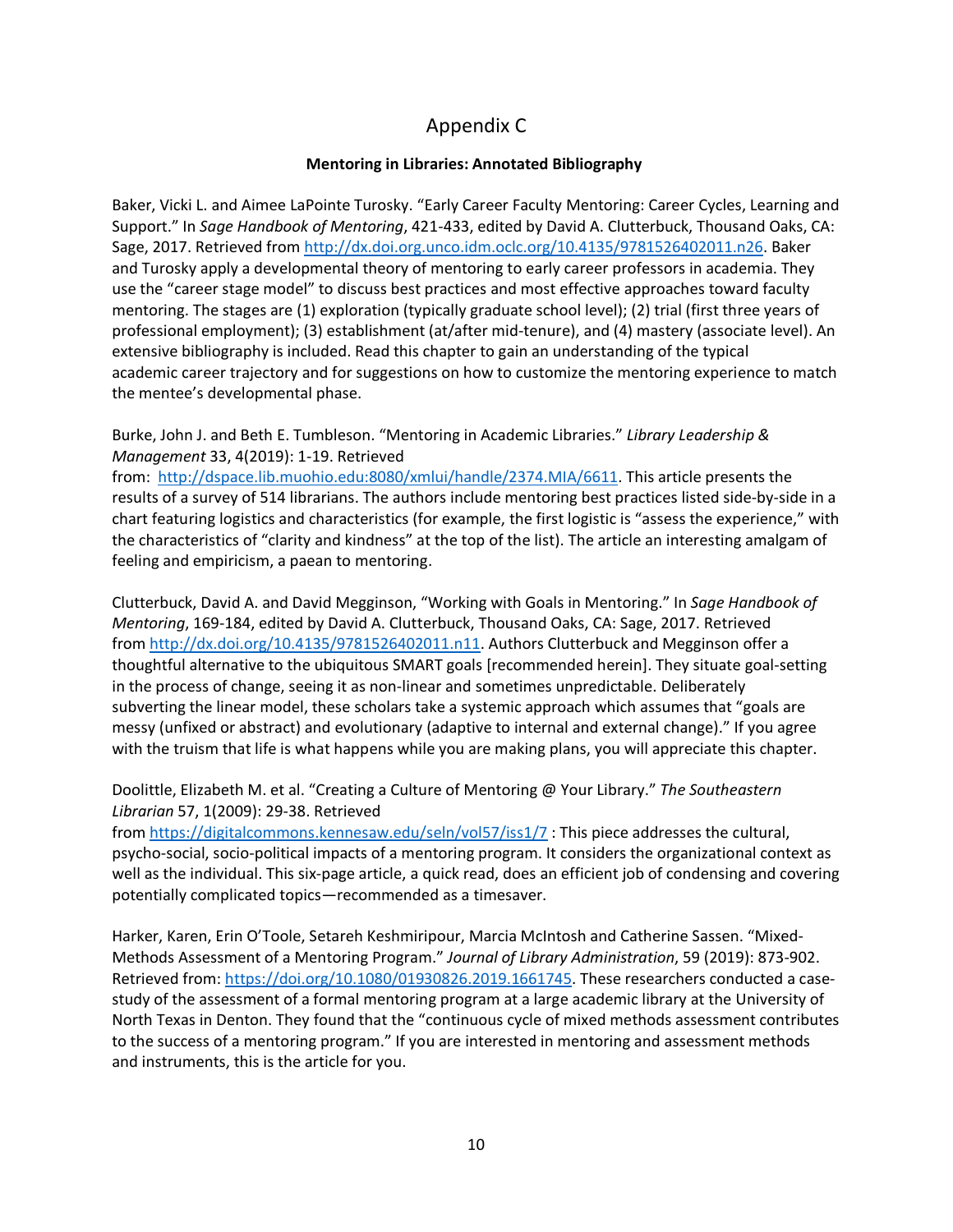Johnson, W. Brad (2017), "Ethical Considerations for Mentorship: Toward a Mentoring Code of Ethics." In *Sage Handbook of Mentoring,* 105-118, edited by David A. Clutterbuck, Thousand Oaks, CA: Sage, 2017. Retrieved from: <http://dx.doi.org/10.4135/9781526402011.n7> The author identifies eight areas in which ethical problems can arise for mentors: (1) level of relationship formality; (2) competence in the mentor role; (3) advocacy versus evaluation; (4) privacy and confidentiality; (5) intimacy, attraction and sexual feelings; (6) self-disclosure; (7) multiple relationships; and (8) equal access by diverse mentees. Johnson advises that the mentor-mentee relationship is fiduciary and thus, "mentors hold some measure of power relative to mentees and therefore must place mentee's interests first in all decisions and actions." Johnson's proposed "Mentoring Code of Ethics" sets forth nine ethical principles that can serve as the foundation of a mentoring program.

Kennedy, Marie R. and Kristine R. Brancolini. "Academic Librarian Research: An Update to a Survey of Attitudes, Involvement, and Perceived Capabilities." *College & Research Libraries* 79, 6 (2018): 822-851. Retrieved from: [https://crl.acrl.org/index.php/crl/article/viewFile/16855/18471.](https://crl.acrl.org/index.php/crl/article/viewFile/16855/18471) This article investigates academic librarians' attitudes toward research and their readiness to conduct research. It provides strong evidence that both formal and informal mentorship tend to increase the research success of academic librarians.

SPARC. "Mentor Manual: Background, Guidelines, and Best Practices for Open Education Leadership Mentors." Washington D.C.: SPARC, 2018. Retrieved from [https://docs.google.com/document/d/1MBS3Dqax0l0Cd0E9Jco6a9OwYCsliSDw8Dl4z1iua6M/edit.](https://nam02.safelinks.protection.outlook.com/?url=https%3A%2F%2Fdocs.google.com%2Fdocument%2Fd%2F1MBS3Dqax0l0Cd0E9Jco6a9OwYCsliSDw8Dl4z1iua6M%2Fedit&data=02%7C01%7CWendy.Highby%40unco.edu%7C7ae0cbea68a44038074308d7f5d05669%7Cb4dce27cd088445499652b59a23ea171%7C0%7C0%7C637248147459518057&sdata=%2FOP3tXlIg0QKdZ2sPUfPpyLwGl5RLrQ%2BvnCgkbygBGU%3D&reserved=0) Although this manual specifically concerns mentoring of open education leaders, the last 10 pages can be modified to pertain to any mentoring situation and are a quick read. The guide provides examples of agendas for regular meetings and monthly updates, a mentorship timeline, tips for portfolio evaluation, and dos and don'ts for effectiveness.

University of Wyoming Libraries. "Library Faculty Personnel Committee Mentoring Program." Laramie: University of Wyoming Libraries: 2018. [Available from Jen Mayer upon request]. This descriptive policy document outlines the mentoring program at UW, our neighbor to the north. It covers purpose, benefits, administration, assessment, and delineates general guidelines. Examples of formal letters to mentor and mentee participants are appended.

Wallace, Bailey, Melissa DeWitt, and Elia Trucks. "#SwipeRightForMentorship: Mentoring in Libraries for the Modern Era." [Presentation at Colorado Association for Libraries meeting, 2019.] [Available from Annie Epperson upon request]. Three members of the New Professionals Interest Group provide an intriguing and entertaining update of mentorship programs, emphasizing the importance of psychosocial and social mentoring. They identify antiquated forms of mentorship and advocate for peer, informal, and group mentoring.

Wittkopf, Barbara. *Mentoring Programs in ARL Libraries: A SPEC Kit*. Washington, D.C.: Association of Research Libraries, 1999. SPEC is an acronym that stands for Systems and Procedures Exchange Center. It contains the summary of the status of a current area of interest in librarianship, along with supporting representative documentation. Eighty-one ARL libraries responded to this survey. Thus, this utility of this resource is twofold: it provides an historical portrait of the state of mentoring in major academic libraries of the era, and maybe more importantly, gives you easy access to a wide variety of program documentation such as policy statements and forms. Use this resource to avoid reinventing the wheel.